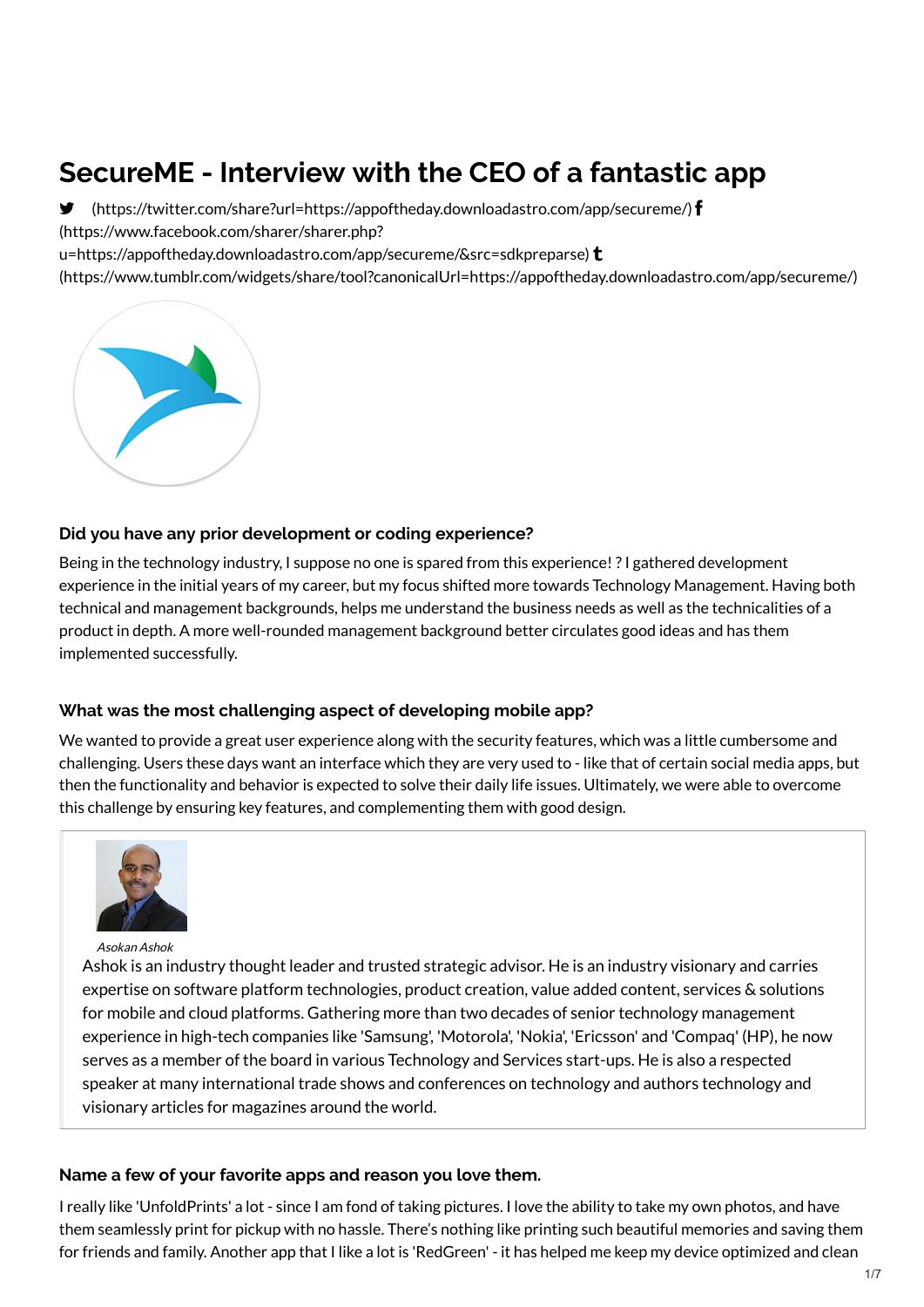

## **How long have you been working on this app?**

It has been approx. 2 months that we started building it. But the process of ideation and execution of the planned roadmap took a little more than that - under 4 months.

### **What need of the user did you have in mind when developing this app?**

We come across security and privacy hindrance issues on an everyday basis. Even I used to be hesitant in giving my device to someone thinking about what if he or she opens my personal gallery or reads my text messages. As a result, we developed 'SecureME' that targets everyone with a mobile device. We thought of innovating on an app where a user can be rest-assured that their data is protected while sharing their device with others. This problem is relatable to everyone in terms of privacy and security, but also ensures that no one can change your personal settings or make false purchases on your behalf.

In what way do you think your app is better than similar apps on the market? Please describe in **detail what innovation you think you bring and what you are proud of in your app.**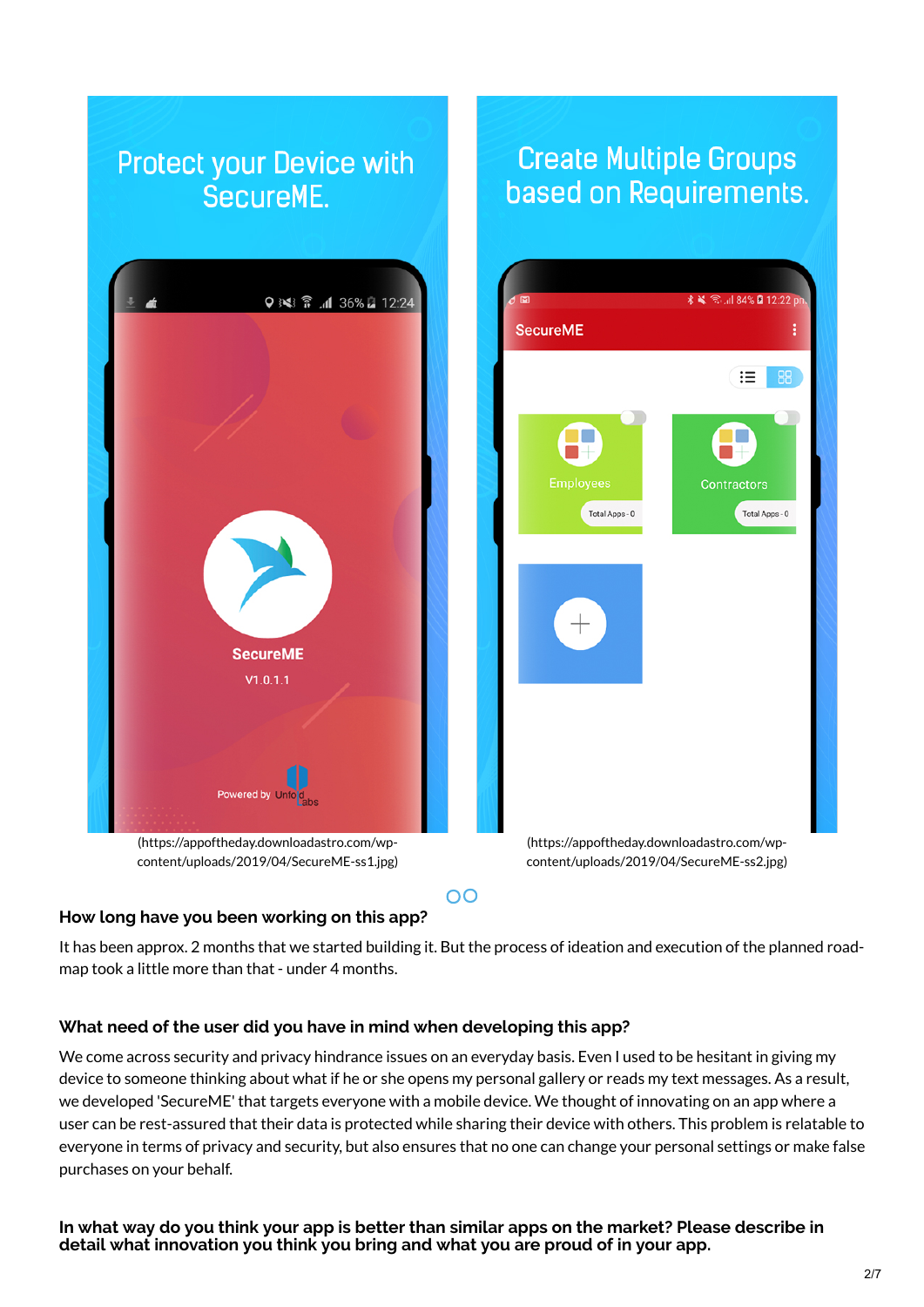Having multiple kiosk modes on a single device for multiple users is our application's USP. It differentiates us from all of our competitor apps. It is like having multiple user modes on a single device. There are also more unique features which are not found in other apps like auto launching of the kiosk mode and an option for a personalized look and feel for every user.

#### **What are your future plans and expected features of the coming new versions of this app?**

We want to move 'SecureME' to get into the enterprise space and add more features around device management in the next 6-12 months.

#### Assuming new users of your app are reading this page. What do you want to ask them to do (contact **you about X, Share the app, etc.)?**

Install 'SecureMe' and safeguard your device today! We trust that you will love our app, but getting to know the same from our users will be a delight! Please do share your experiences with us. We love hearing feedback from our users. Please rate our app on the 'Google Play Store' and 'Samsung Galaxy Store'. Users can also email us at unfoldlabs-atgmail-dot-com. The user community experience drives us to improve and innovate more.

SHARE [\(https://www.facebook.com/sharer/sharer.php?u=https://appoftheday.downloadastro.com/app/secureme/&src=sdkpreparse\)](https://www.facebook.com/sharer/sharer.php?u=https://appoftheday.downloadastro.com/app/secureme/&src=sdkpreparse)

SHARE [\(https://twitter.com/share?url=https://appoftheday.downloadastro.com/app/secureme/\)](https://twitter.com/share?url=https://appoftheday.downloadastro.com/app/secureme/)

#### **SecureME**

About App: SecureME - Android Kiosk Launcher is an application that prevents user interaction or any other activity outside the scope of defined execution. SecureME allows the default home screen to be replaced with a customizable screen limiting users to access only a few selected apps. It does not allow the users to explore other apps on the device. By not letting the user access unintended apps, unnecessary data usage or any unprofessional use of the device is controlled. SecureME is the most innovative & unique Android kiosk mode launcher that meets the demands of modern-day users. ★ Important Features: ● Single or Multiple Kiosk Modes. ● Secure Access. ● Auto Launch. ● Hide Apps.

● Personalized Home Screen for Different Users and more.

Categories: Business [\(https://appoftheday.downloadastro.com/category/business\)](https://appoftheday.downloadastro.com/category/business)

Date: April 4, 2019

CEO: Asokan Ashok

About CEO: Ashok is an industry thought leader and trusted strategic advisor. He is an ...

Website: http://www.unfoldlabs.com [\(http://www.unfoldlabs.com\)](http://www.unfoldlabs.com/)

#### **Download**



[\(https://play.google.com/store/apps/details?](https://play.google.com/store/apps/details?id=com.unfoldlabs.secureme) id=com.unfoldlabs.secureme)

# **RELATED APPS**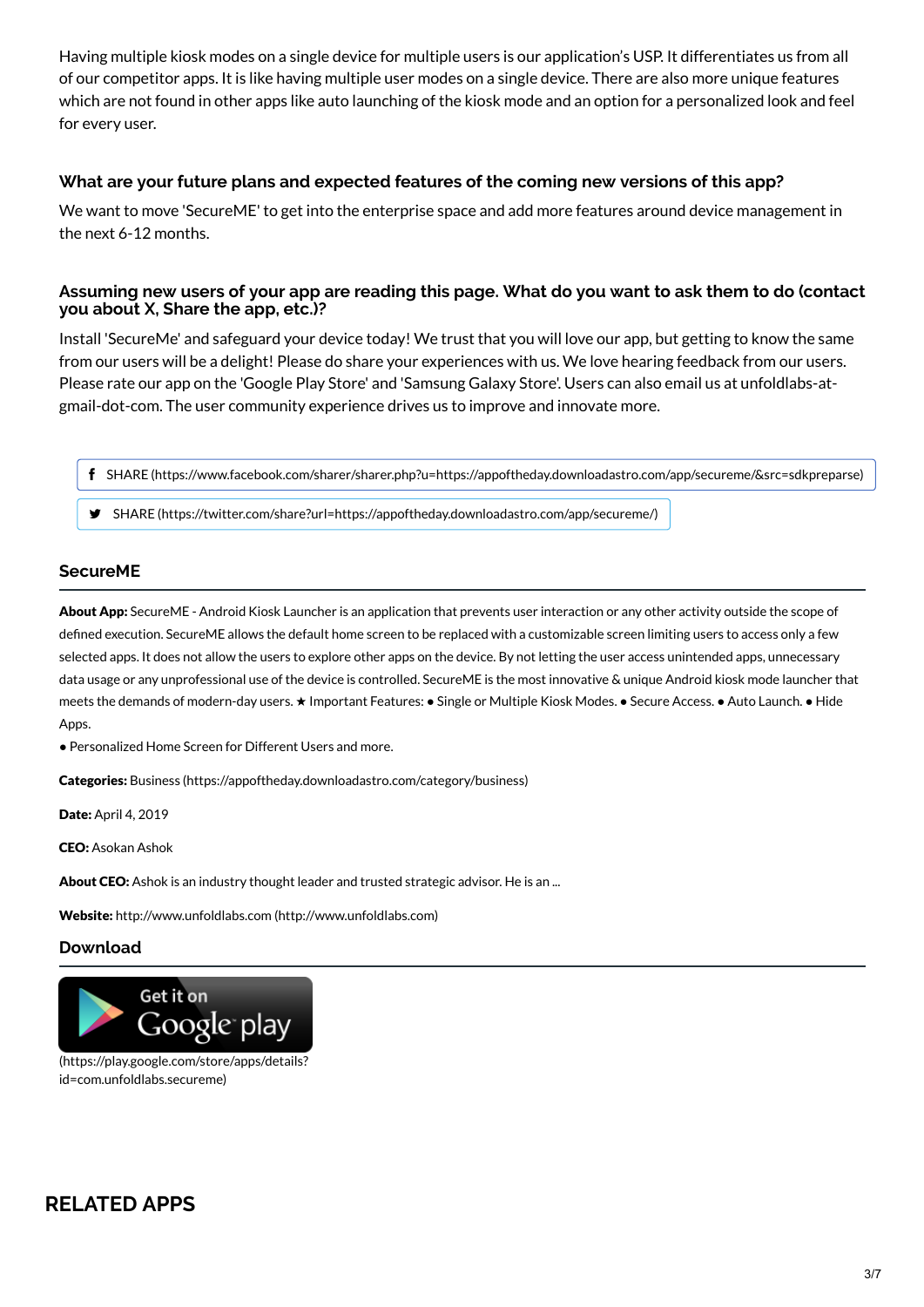

**Money Pig – Free Earn Money [\(https://appoftheday.downloadastro.com/app/money-pig-free-earn-money/\)](https://appoftheday.downloadastro.com/app/money-pig-free-earn-money/)**

May 27, 2019 Money Pig is an app that lets you earn real cash by finishing easy tasks within the app. Simply ...

Learn more [\(https://appoftheday.downloadastro.com/app/money-pig-free-earn-money/\)](https://appoftheday.downloadastro.com/app/money-pig-free-earn-money/)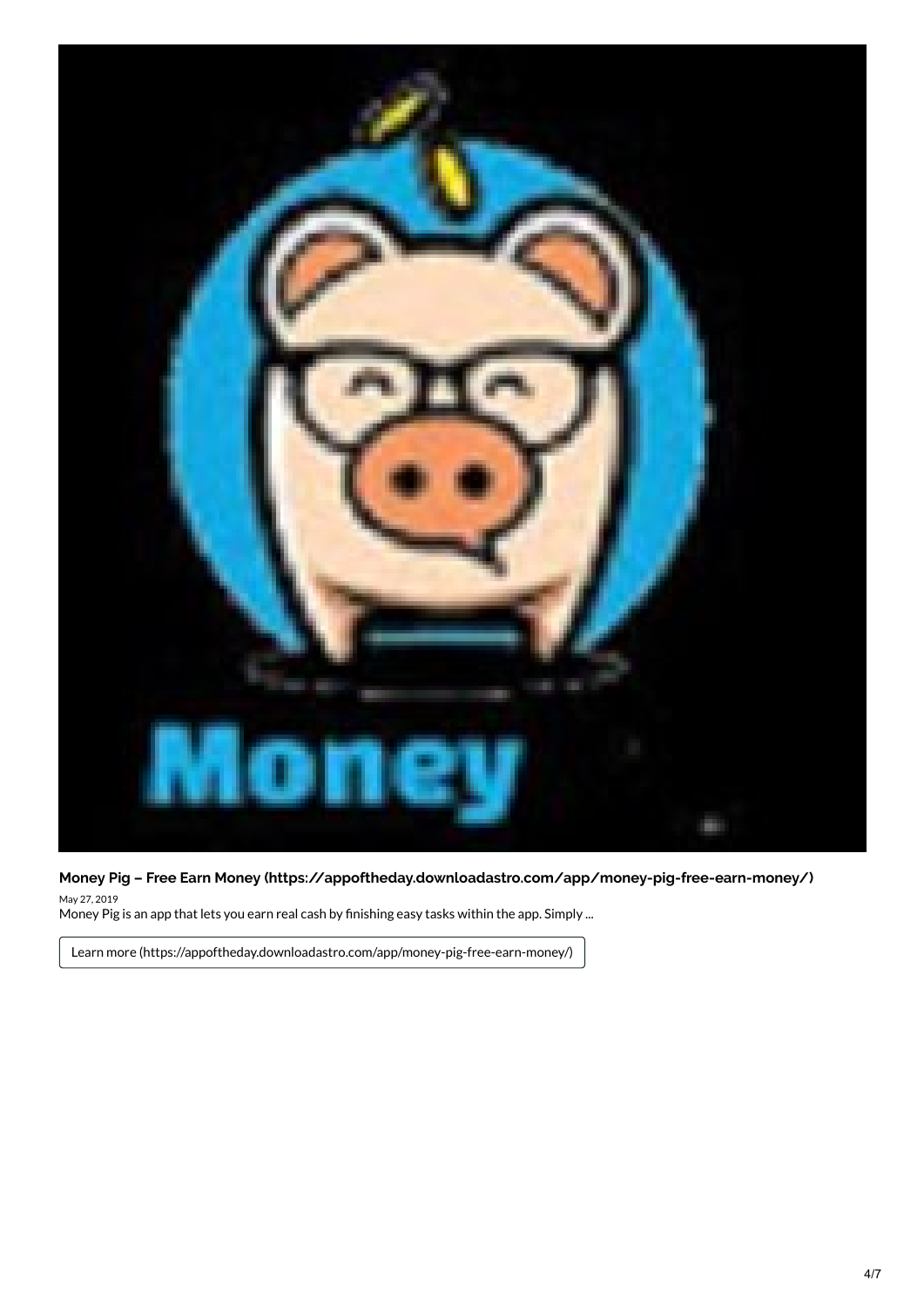

**Home base micro jobs – Get paid online side jobs [\(https://appoftheday.downloadastro.com/app/home-base](https://appoftheday.downloadastro.com/app/home-base-micro-jobs-get-paid-online-side-jobs/) micro-jobs-get-paid-online-side-jobs/)**

May 26, 2019

If you are wondering how to become self-employed online, how to create that extra income online, ...

Learn more [\(https://appoftheday.downloadastro.com/app/home-base-micro-jobs-get-paid-online-side-jobs/\)](https://appoftheday.downloadastro.com/app/home-base-micro-jobs-get-paid-online-side-jobs/)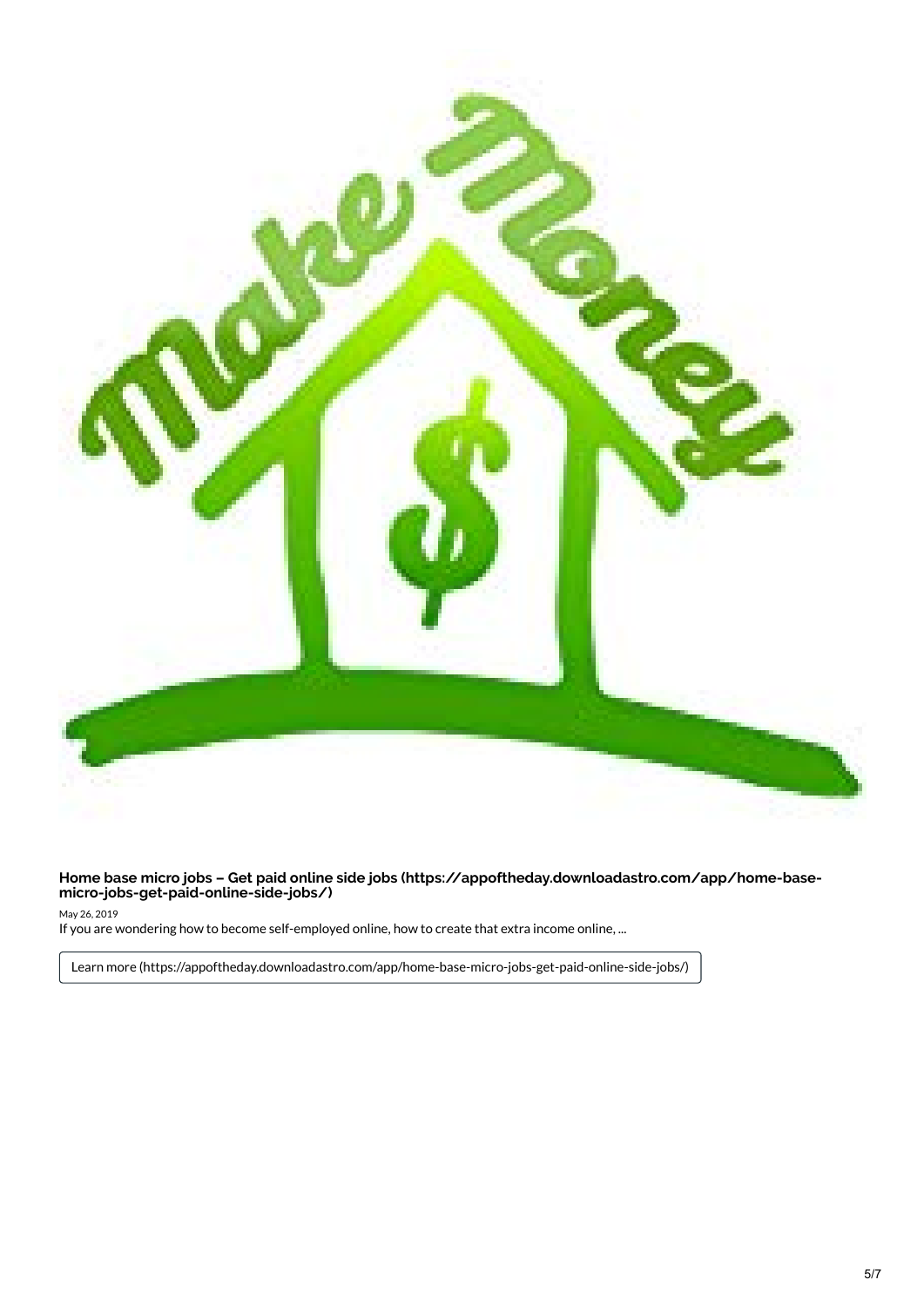

#### **Business Builder [\(https://appoftheday.downloadastro.com/app/business-builder/\)](https://appoftheday.downloadastro.com/app/business-builder/)** May 24, 2019

The Business Builder is a combination of bookkeeping and productivity tools for small businesses ...